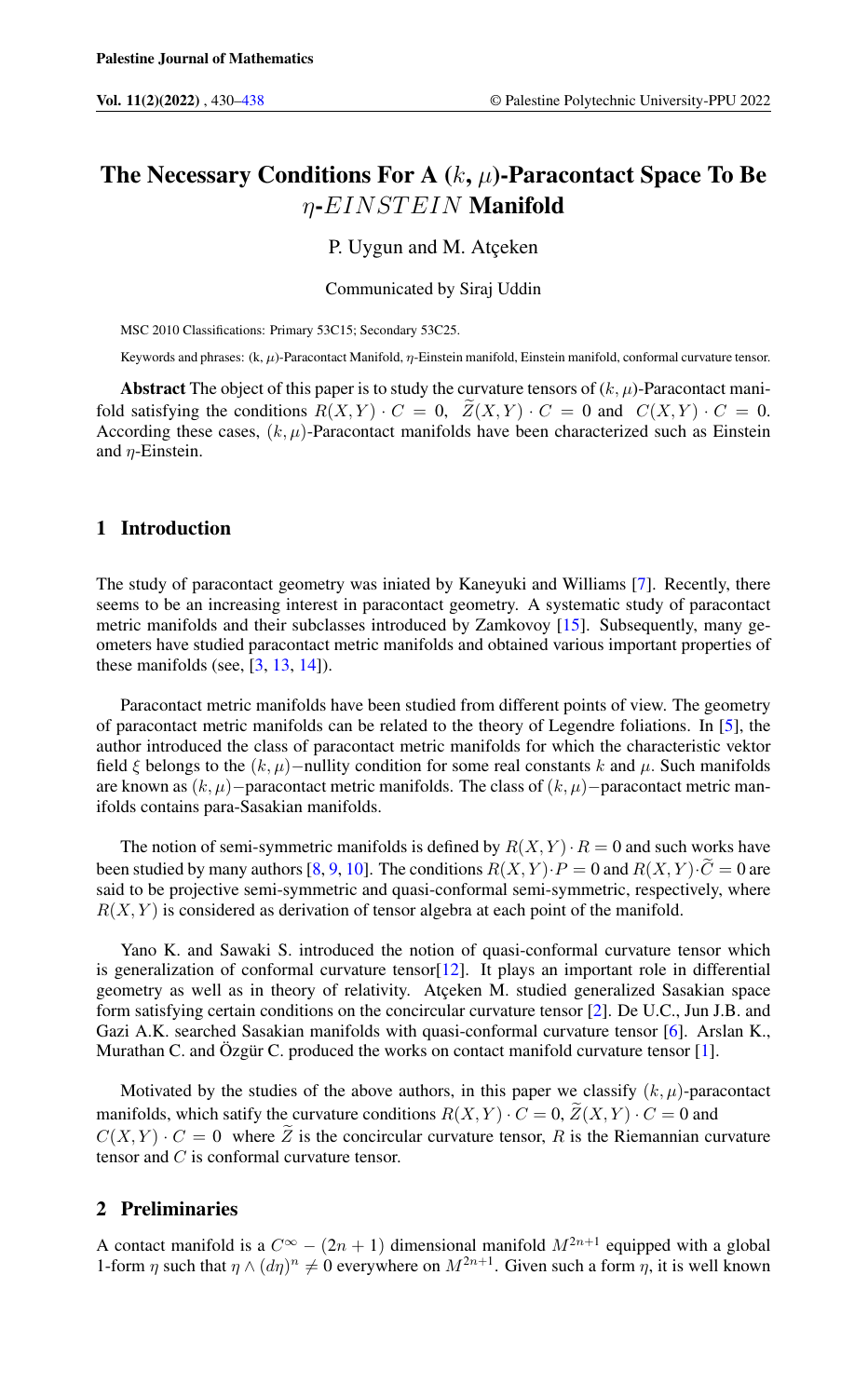that there exists a unique vector field  $\xi$ , called the characteristic vector field, such that  $\eta(\xi) = 1$ and  $d\eta(X,\xi) = 0$  for every vector field X on  $M^{2n+1}$ . A Riemannian metric g is said to be associated metric if there exists a tensor field  $\phi$  of type  $(1, 1)$  such that

$$
\phi^2 X = X - \eta(X)\xi, \quad \eta(\xi) = 1, \quad \eta \circ \phi = 0, \quad \phi\xi = 0,
$$
\n(2.1)

<span id="page-1-1"></span>
$$
g(\phi X, \phi Y) = -g(X, Y) + \eta(X)\eta(Y), \quad g(X, \xi) = \eta(X)
$$
\n(2.2)

for all vector fields X,Y on M. Then the structure  $(\phi, \xi, \eta, g)$  on M is called a paracontact metric structure and the manifold equipped with such a structure is called a almost paracontact metric manifold[\[15\]](#page-8-0).

We now define a  $(1, 1)$  tensor field h by  $h = \frac{1}{2}L_{\xi}\phi$ , where L denotes the Lie derivative. Then  $h$  is symmetric and satisfies the conditions

$$
h\phi = -\phi h, \quad h\xi = 0, \quad Tr.h = Tr.\phi h = 0. \tag{2.3}
$$

If  $\nabla$  denotes the Levi-Civita connection of g, then we have the following relation

$$
\nabla_X \xi = -\phi X + \phi h X \tag{2.4}
$$

for all  $X \in \chi(M)$ [\[15\]](#page-8-0). For a para-contact metric manifold  $M^{2n+1}(\phi, \xi, \eta, g)$ , if  $\xi$  is a killing vector field or equivalently,  $h = 0$ , then it is called a K-paracontact manifold.

A para-contact metric structure  $(\phi, \xi, \eta, g)$  is normal, that is, satisfies  $[\phi, \phi] + 2d\eta \otimes \xi = 0$ , which is equivalent to

$$
(\nabla_X \phi)Y = -g(X, Y)\xi + \eta(Y)X
$$

for any  $X, Y \in \chi(M)[15]$  $X, Y \in \chi(M)[15]$ . If an almost paracontact metric manifold is normal, then it called paracontact metric manifold. Any para -Sasakian manifold is K-paracontact, and the converse holds when  $n = 1$ , that is, for 3-dimensional spaces. Any para-Sasakian manifold satisfies

$$
R(X,Y)\xi = -(\eta(Y)X - \eta(X)Y)
$$
\n(2.5)

for any  $X, Y \in \chi(M)$ , but this is not a sufficient condition for a paracontact manifold to be para-Sasakian. It is clear that every para-Sasakian manifold is K-paracontact. But the converse is not always true[\[4\]](#page-7-8).

**Definition 2.1.** A paracontact manifold M is said to be  $\eta$ -Einstein if its Ricci tensor S of type  $(0, 2)$  is of the from  $S(X, Y) = a g(X, Y) + b g(Y) g(Y)$ , where a, b are smooth functions on M. If  $b = 0$ , then the manifold is also called Einstein[\[17\]](#page-8-6).

<span id="page-1-0"></span>**Definition 2.2.** A paracontact metric manifold is said to be a  $(k, \mu)$ −paracontact manifold if the curvature tensor  $R$  satisfies

$$
\widetilde{R}(X,Y)\xi = k\left[\eta(Y)X - \eta(X)Y\right] + \mu\left[\eta(Y)hX - \eta(X)hY\right]
$$
\n(2.6)

for all  $X, Y \in \chi(M)$ , where k and  $\mu$  are real constants.

 $\sim$ 

This class is very wide containing the para-Sasakian manifolds as well as the paracontact metric manifolds satisfying  $R(X, Y) \xi = 0$  [\[16\]](#page-8-7).

In particular, if  $\mu = 0$ , then the paracontact metric  $(k, \mu)$ −manifold is called paracontact metric  $N(k)$ -manifold . Thus for a paracontact metric  $N(k)$ -manifold the curvature tensor satisfies the following relation

$$
R(X,Y)\xi = k(\eta(Y)X - \eta(X)Y)
$$
\n(2.7)

for all  $X, Y \in \chi(M)$ . Though the geometric behavior of paracontact metric  $(k, \mu)$ –spaces is different according as  $k < -1$ , or  $k > -1$ , but there are also some common results for  $k < -1$ and  $k > -1$ .

Lemma 2.3. *There does not exist any paracontact* (k, µ)−*manifold of dimension greater than 3 with*  $k > -1$  *which is Einstein whereas there exits such manifolds for*  $k < -1$  [\[5\]](#page-7-3)*.*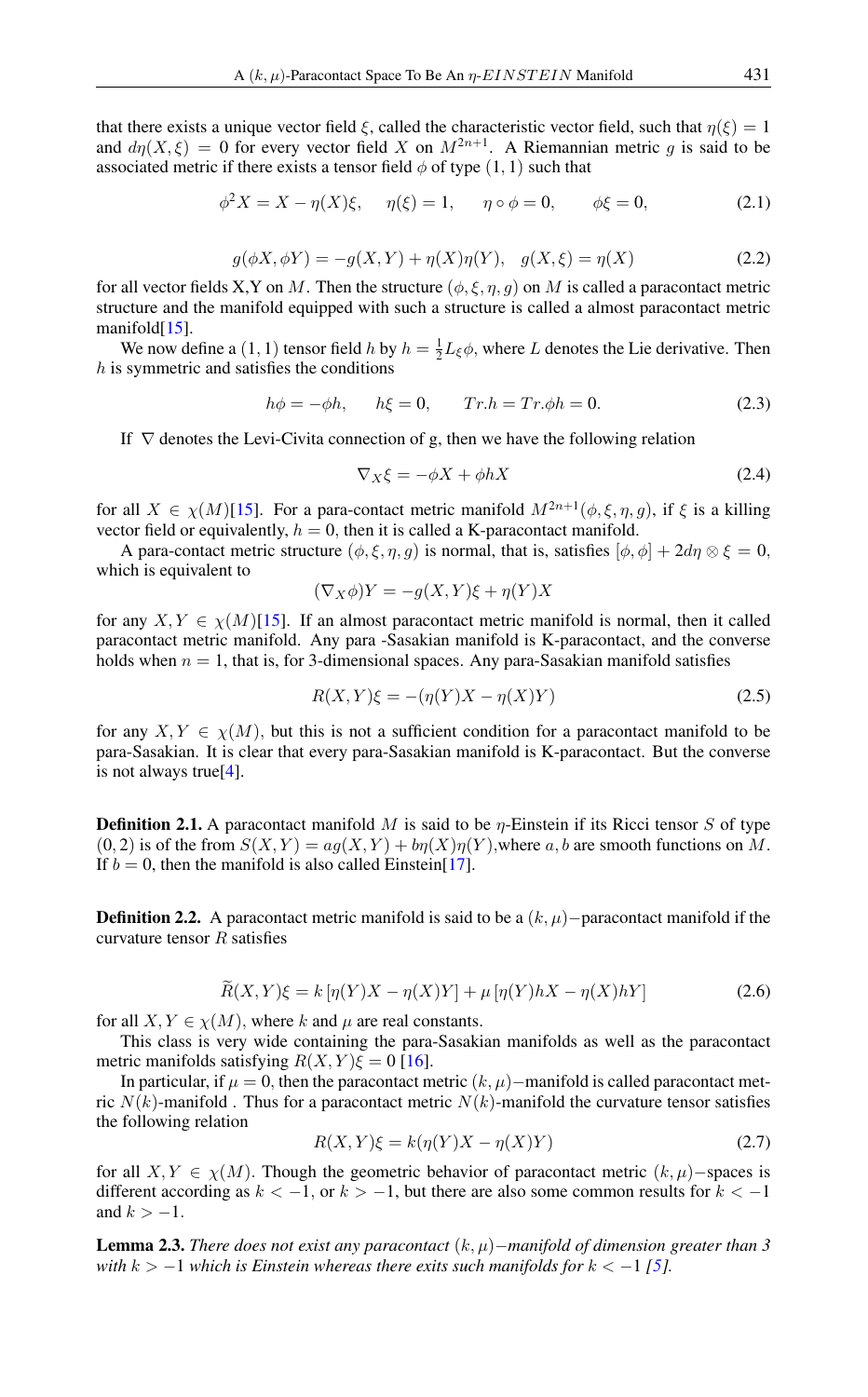<span id="page-2-4"></span>In a paracontact metric  $(k, \mu)$ –manifold  $(M^{2n+1}\phi, \xi, \eta, g)$ ,  $n > 1$ , the following relation hold:

$$
h^2 = (k+1)\phi^2, \text{ for } k \neq -1,
$$
 (2.8)

$$
(\widetilde{\nabla}_X \phi)Y = -g(X - hX, Y)\xi + \eta(Y)(X - hX),\tag{2.9}
$$

<span id="page-2-5"></span><span id="page-2-1"></span>
$$
S(X,Y) = [2(1-n) + n\mu]g(X,Y) + [2(n-1) + \mu]g(hX,Y) + [2(n-1) + n(2k-\mu)]\eta(X)\eta(Y),
$$
\n(2.10)

$$
S(X,\xi) = 2nk\eta(X),\tag{2.11}
$$

<span id="page-2-3"></span>
$$
QY = [2(1-n) + n\mu]Y + [2(n-1) + \mu]hY
$$
  
+[2(n-1) + n(2k - \mu)]\eta(Y)\xi, (2.12)

$$
Q\xi = 2nk\xi, \ \ g(QX, Y) = S(X, Y), \tag{2.13}
$$

$$
Q\phi - \phi Q = 2[2(n-1) + \mu]h\phi
$$
 (2.14)

for any vector fields  $X, Y$  on  $M^{2n+1}$ , where Q and S denotes the Ricci operator and Ricci tensor of  $(M^{2n+1}, g)$ , respectively[\[5\]](#page-7-3).

The concept of quasi-conformal curvature tensor was defined by K. Yano and S. Sawaki [\[12\]](#page-8-5). Quasi-conformal curvature tensor of a  $(2n + 1)$ -dimensional Riemanian manifold is defined as

$$
\widetilde{C}(X,Y)Z = aR(X,Y)Z + b\{S(Y,Z)X - S(X,Z)Y
$$
  
+g(Y,Z)QX - g(X,Z)QY}  

$$
-\frac{\tau}{2n+1}\{\frac{a}{2n} + 2b\}\{g(Y,Z)X - g(X,Z)Y\}
$$
(2.15)

where a and b are arbitrary scalars, and r is the scalar curvature of the manifold. If  $a = 1$  and  $b = \frac{-1}{2n-1}$ , then quasi conformal curvature tensor reduces to conformal curvature tensor defined as

<span id="page-2-0"></span>
$$
C(X,Y)Z = R(X,Y)Z - \frac{1}{2n-1} \{ S(Y,Z)X - S(X,Z)Y + g(Y,Z)QX
$$

$$
- g(X,Z)QY \} + \frac{\tau}{2n(2n-1)} \{ g(Y,Z)X - g(X,Z)Y \}. \tag{2.16}
$$

Let  $(M, g)$  be an  $(2n + 1)$ -dimensional Riemanian manifold. Then the concircular curvature tensor  $\widetilde{Z}$  is defined by

<span id="page-2-2"></span>
$$
\widetilde{Z}(X,Y)Z = R(X,Y)Z - \frac{\tau}{2n(2n+1)}\{g(Y,Z)X - g(X,Z)Y\},\tag{2.17}
$$

for all  $X, Y, Z \in \chi(M)[11]$  $X, Y, Z \in \chi(M)[11]$ .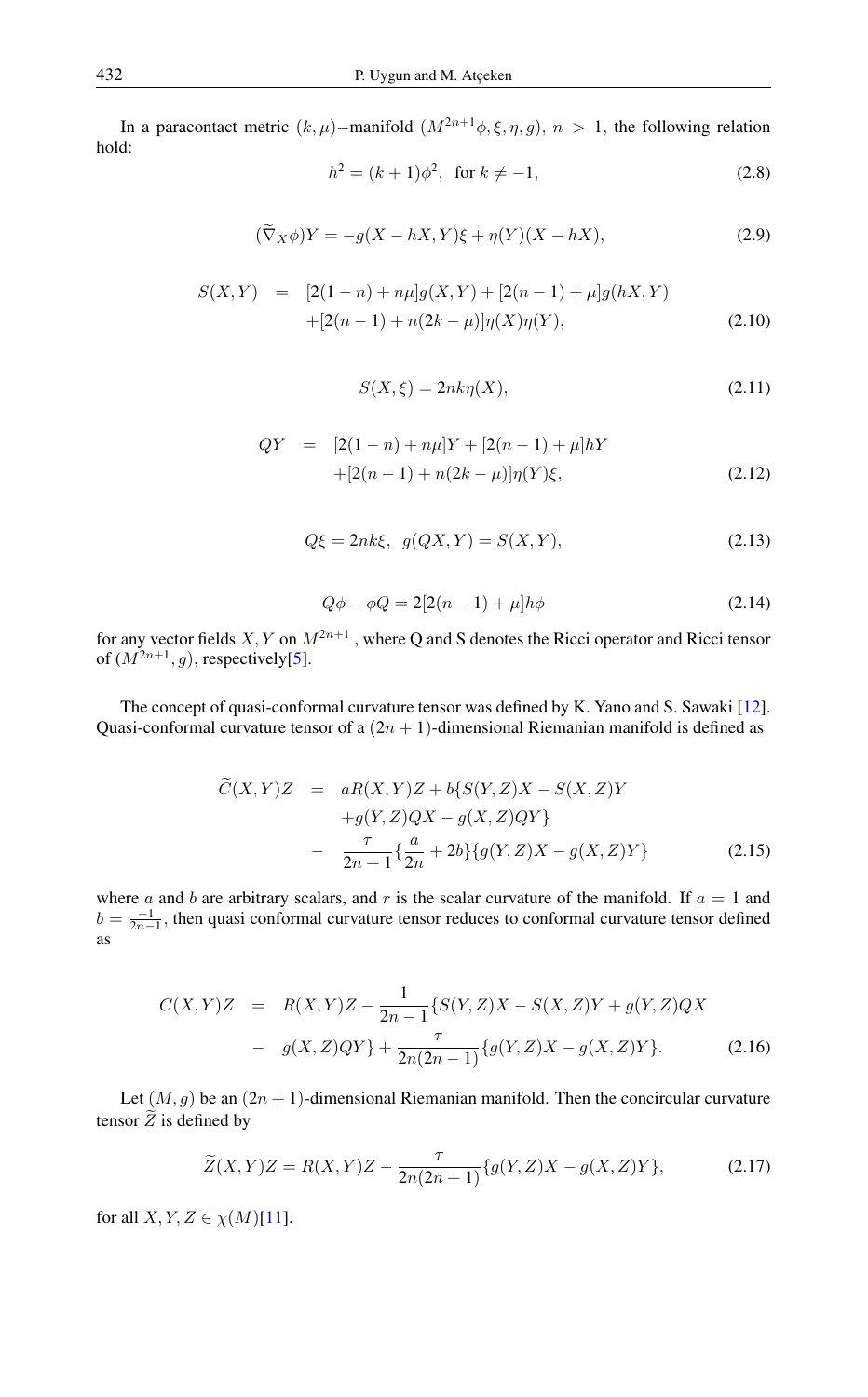# 3 η-Einstein  $(k, \mu)$ –Paracontact Spaces

In this section, we will give the main results for this paper.

Let M be  $(2n + 1)$ −dimensional  $(k, \mu)$ −paracontact metric manifold and we denote the Riemannian curvature tensor of  $R$ , from  $(2.6)$ , we have for later

$$
R(\xi, Y)Z = k(g(Y, Z)\xi - \eta(Z)Y) + \mu(g(hY, Z)\xi - \eta(Z)hY).
$$
 (3.1)

In [\(3.1\)](#page-3-0), choosing  $Z = \xi$ , we obtain

<span id="page-3-0"></span>
$$
R(\xi, Y)\xi = k(\eta(Y)\xi - Y) + \mu hY.
$$
\n(3.2)

Also from  $(3.1)$ , we have

$$
\eta(R(\xi, Y)Z) = k(g(Y, Z) - \eta(Y)\eta(Z)) + \mu g(hY, Z).
$$
\n(3.3)

In the same way, choosing  $X = \xi$  in [\(2.16\)](#page-2-0) and [\(3.1\)](#page-3-0), we have

<span id="page-3-1"></span>
$$
C(\xi, Y)Z = (k - \frac{2nk}{2n+1} + \frac{r}{2n(2n-1)})(g(Y, Z)\xi - \eta(Z)Y)
$$
  
+ 
$$
\mu(g(hY, Z)\xi - \eta(Z)hY) - \frac{1}{2n-1}(S(Y, Z)\xi - \eta(Z)QY).
$$
 (3.4)

In [\(3.4\)](#page-3-1), choosing  $Z = \xi$  and using [\(2.11\)](#page-2-1), we obtain

<span id="page-3-3"></span>
$$
C(\xi, Y)\xi = (k - \frac{2nk}{2n+1} + \frac{r}{2n(2n-1)})(\eta(Y)\xi - Y)
$$

$$
-\mu hY - \frac{1}{2n-1}(2nk\eta(Y))\xi - QY).
$$
(3.5)

In same way from  $(3.1)$  and  $(2.17)$ , we get

$$
\widetilde{Z}(\xi, Y)Z = (k - \frac{r}{2n(2n+1)})(g(Y, Z)\xi - \eta(Z)Y) + \mu(g(hY, Z)\xi - \eta(Z)hY) \tag{3.6}
$$

from which

<span id="page-3-5"></span>
$$
\widetilde{Z}(\xi, Y)\xi = (k - \frac{r}{2n(2n+1)})(\eta(Y)\xi - Y) - \mu hY.
$$
\n(3.7)

**Theorem 3.1.** *Let* M *be a*  $(2n + 1)$ *-dimensional*  $(k, \mu)$ *-paracontact manifold. Then*  $C(X, Y) \cdot C = 0$  *if and only if* M *is an*  $\eta$ –*Einstein manifold.* 

*Proof.* Suppose that  $C(X, Y) \cdot C = 0$ . This implies that

<span id="page-3-2"></span>
$$
(C(X,Y)C)(U,W)Z = C(X,Y)C(U,W)Z - C(C(X,Y)U,W)Z -C(U,C(X,Y)W)Z - C(U,W)C(X,Y)Z = 0,
$$
 (3.8)

for any  $X, Y, U, W, Z \in \chi(M)$ . Taking  $X = Z = \xi$  in [\(3.8\)](#page-3-2) and making use of [\(3.4\)](#page-3-1), [\(3.5\)](#page-3-3), for  $A = k - \frac{2nk}{2n-1} + \frac{r}{2n(2n-1)}$ , and  $b = -\frac{1}{2n-1}$ , we have

<span id="page-3-4"></span>
$$
(C(\xi, Y)C)(U, W)\xi = C(\xi, Y)(A(\eta(W)U - \eta(U)W) + \mu(\eta(W)hU - \eta(U)hW)
$$
  
+
$$
+b(\eta(W)QU - \eta(U)QW)) - C(A(g(Y, U)\xi - \eta(U)Y)
$$
  
+
$$
\mu(g(hY, U)\xi - \eta(U)hY) + b(S(Y, U)\xi - \eta(U)QY), W))\xi
$$
  
-
$$
-C(U, A(g(Y, W)\xi - \eta(W)Y) + \mu(g(hY, W)\xi - \eta(W)hY)
$$
  
+
$$
+b(S(Y, W)\xi - \eta(W)QY))\xi - C(U, W)(A(\eta(Y)\xi - Y)
$$
  
-
$$
-\mu hY + b(2n k \eta(Y)\xi - QY)) = 0
$$
(3.9)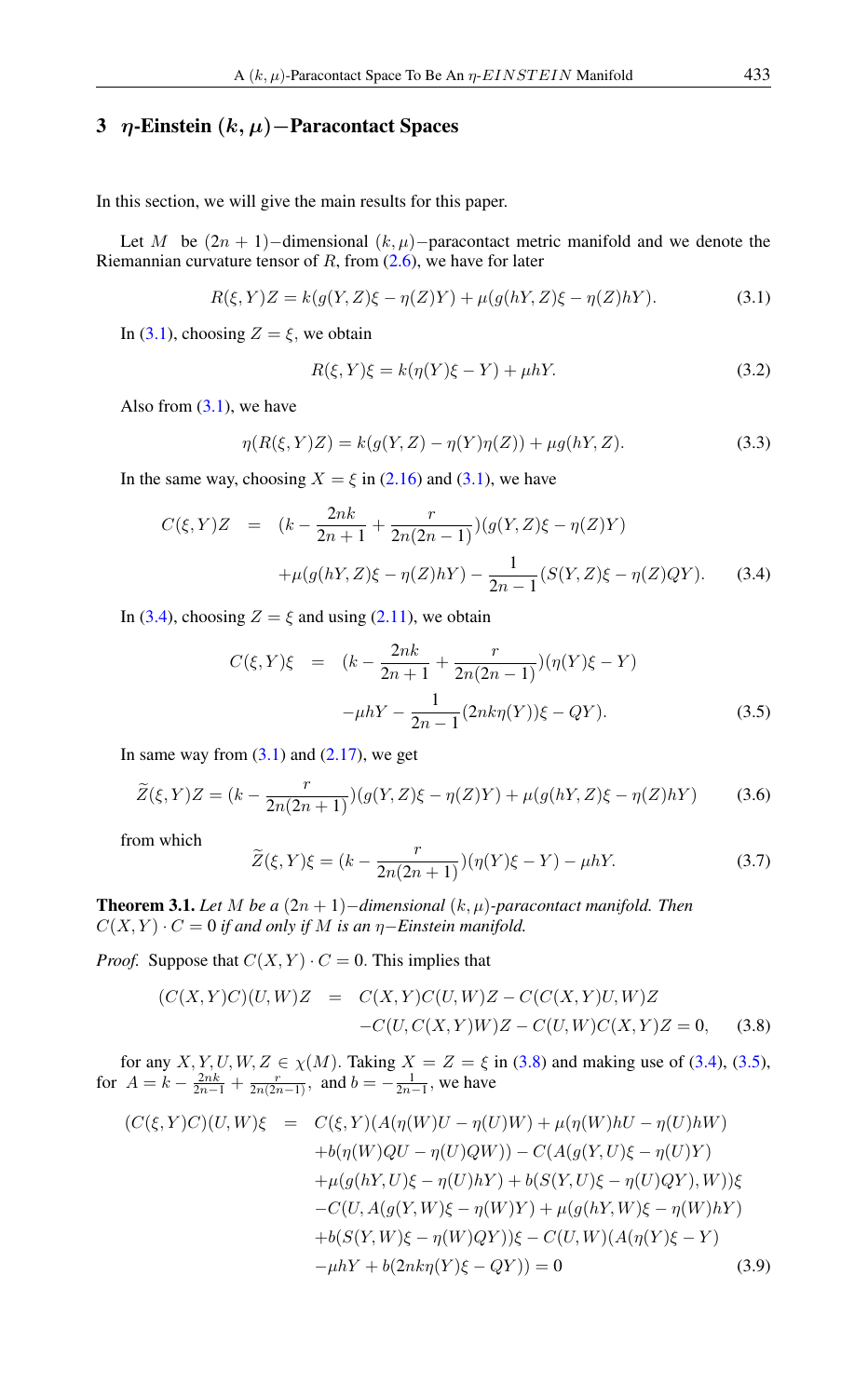Taking into account [\(2.12\)](#page-2-3), [\(3.4\)](#page-3-1) and inner product both sides of [\(3.9\)](#page-3-4) by  $Z \in \chi(M)$ , we obtain

<span id="page-4-0"></span>
$$
A g(C(U,W)Y, Z) + \mu g(C(U,W)hY, Z) + b g(C(U,W)QY, Z)
$$
  
+
$$
A b(\eta(W)\eta(Z)S(Y, U) - \eta(U)\eta(Z)S(Y, W)) + A^2(g(U,Y)g(W, Z)
$$
  
-
$$
\eta(U)\eta(Z)g(Y, W)) + A\mu(\eta(W)\eta(Z)g(Y, hU) - \eta(U)\eta(Z)g(Y, hW))
$$
  
+
$$
\mu^2(k+1)(\eta(W)\eta(Z)g(Y, U) - \eta(U)\eta(Z)g(Y, W)) + b\mu(\eta(W)\eta(Z)S(Y, hU)
$$
  
-
$$
\eta(U)\eta(Z)S(Y, hW)) + b^2(\eta(W)\eta(Z)S(Y, QU) - \eta(U)\eta(Z)S(Y, QW))
$$
  
+
$$
A\mu(g(Y, U)g(hW, Z) - g(Y, W)g(hU, Z)) + 2nkAb(\eta(U)\eta(Z)g(Y, W)
$$
  
-
$$
\eta(W)\eta(Z)g(Y, U)) + Ab(g(Y, U)S(W, Z) - g(Y, W)S(U, Z))
$$
  
+
$$
A\mu(g(hY, U)g(W, Z) - g(hY, W)g(U, Z)) + \mu^2(g(hY, U)g(hW, Z)
$$
  
-
$$
g(hY, W)g(hU, Z)) + 2nkb\mu(\eta(U)\eta(Z)g(Y, hW) - \eta(W)\eta(Z)g(Y, hU))
$$
  
+
$$
b\mu(g(hY, U)S(W, Z) - g(hY, W)S(U, Z)) + Ab(S(Y, U)g(W, Z)
$$
  
-
$$
S(Y, W)g(U, Z)) + b\mu(S(Y, U)g(hW, Z) - S(Y, W)g(hU, Z))
$$
  
+
$$
2nkb^2(\eta(U)\eta(Z)S(Y, W) - \eta(W)\eta(Z)S(Y, U))
$$
  
+
$$
b^2(S(Y, U)S(W, Z) - S(Y, W)S(U, Z)) = 0.
$$
 (3.10)

In [\(3.10\)](#page-4-0), using [\(2.1\)](#page-1-1), [\(2.8\)](#page-2-4), [\(2.16\)](#page-2-0) and choosing  $W = Y = e_i, \xi, 1 \le i \le n$ , for orthonormal basis of  $\chi(M)$ , we arrive

<span id="page-4-1"></span>
$$
(A + b[2(1 - n) + n\mu] - \frac{br}{2n(2n + 1)})S(U, Z) + (\mu + b[2(n - 1) + \mu] - b^2)S(U, hZ)
$$
  
+ 
$$
(\frac{Ar}{2n - 1} + 2n\mu b(k + 1)b[2(n - 1) + \mu] + \frac{br^2}{2n(2n - 1)} + A^2 + \mu^2(k + 1)
$$
  
+ 
$$
b^2r[2(1 - n) + n\mu] + 2n(1 + k) + b^2[2(n - 1) + \mu]^2
$$
  
+ 
$$
2nkb^2[2(n - 1) + n(2k - \mu)]]g(U, Z)
$$
  
+ 
$$
(b\mu[2(n - 1) + n(2k - \mu)] - \frac{\mu r}{2n(2n - 1)} - 2nA\mu - \mu br)g(U, hZ)
$$
  
+ 
$$
(-A^2(2n + 1) - 2n\mu^2(1 + k) - 4n b\mu(1 + k)[2(n - 1) + \mu] - Abr
$$
  
- 
$$
(2nkb)^2 + 2nkAb(2n + 1) + 2nkb^2(r + [2(1 - n) + \mu]) - \mu^2(k + 1)
$$
  
- 
$$
b^2r[2(1 - n) + \mu] - 2nb^2(1 + k)[2(n - 1) + \mu]^2 \eta(U)\eta(Z) = 0.
$$
 (3.11)

Replacing  $hZ$  of  $Z$  in [\(3.11\)](#page-4-1) and using [\(2.8\)](#page-2-4), we get

<span id="page-4-2"></span>
$$
(A + b[2(1 - n) + n\mu] - \frac{br}{2n(2n + 1)})S(U, hZ)
$$
  
+ (1 + k)(\mu + b[2(n - 1) + \mu] - b<sup>2</sup>)S(U, Z)  
-2nk(1 + k)(\mu + b[2(n - 1) + \mu] - b<sup>2</sup>)\eta(U)\eta(Z)  
+ (\frac{Ar}{2n - 1} + 2n\mu b(k + 1)b[2(n - 1) + \mu] + \frac{br^{2}}{2n(2n - 1)} + A<sup>2</sup>  
+ \mu<sup>2</sup>(k + 1) + b<sup>2</sup>r[2(1 - n) + n\mu] + 2n(1 + k) + b<sup>2</sup>[2(n - 1) + \mu]<sup>2</sup>  
+2nkb<sup>2</sup>[2(n - 1) + n(2k - \mu)])g(U, hZ)  
+ (1 + k)(b\mu[2(n - 1) + n(2k - \mu)] - \frac{\mu r}{2n(2n - 1)} - 2nA\mu - \mu br)g(U, Z)  
-(1 + k)(b\mu[2(n - 1) + n(2k - \mu)]  
- \frac{\mu r}{2n(2n - 1)} - 2nA\mu - \mu br)\eta(U)\eta(Z) = 0. (3.12)

From  $(3.11)$ ,  $(3.12)$  and also using  $(2.10)$ , for the sake of brevity, we put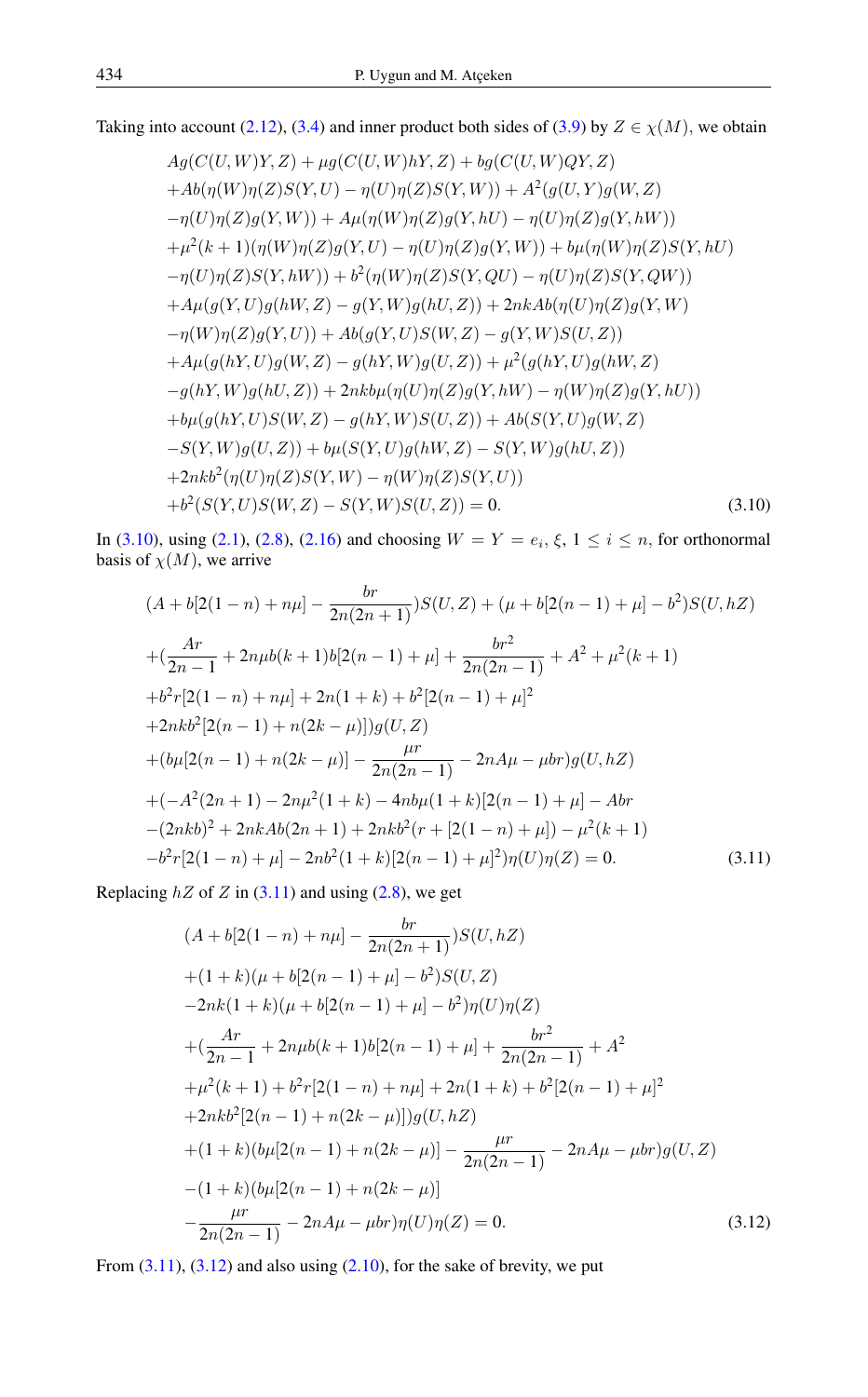$$
a = (A + b[2(1 - n) + n\mu] - \frac{br}{2n(2n + 1)}),
$$
  
\n
$$
f = (\mu + b[2(n - 1) + \mu] - b^2),
$$
  
\n
$$
c = (\frac{Ar}{2n - 1} + 2n\mu b(k + 1)b[2(n - 1) + \mu] + \frac{br^2}{2n(2n - 1)} + A^2 + \mu^2(k + 1))
$$
  
\n
$$
+b^2r[2(1 - n) + n\mu] + 2n(1 + k) + b^2[2(n - 1) + \mu]^2
$$
  
\n
$$
+2nkb^2[2(n - 1) + n(2k - \mu)]),
$$
  
\n
$$
d = (b\mu[2(n - 1) + n(2k - \mu)] - \frac{\mu r}{2n(2n - 1)} - 2nA\mu - \mu br),
$$

$$
e = (-A^2(2n+1) - 2n\mu^2(1+k) - 4nb\mu(1+k)[2(n-1) + \mu] - Abr
$$
  

$$
-\mu^2(k+1) - (2nkb)^2 + 2nkAb(2n+1) + 2nkb^2(r + [2(1-n) + \mu])
$$
  

$$
-b^2r[2(1-n) + \mu] - 2nb^2(1+k)[2(n-1) + \mu]^2)
$$

and

$$
E = fd(1 + k) - ac) - [2(n - 1) + \mu] - (fc - ad)[2(1 - n) + n\mu],
$$
  
\n
$$
D = (a^2 - f^2)[2(n - 1) + \mu] - fc + ad,
$$
  
\n
$$
F = (ad - fc)[2(n - 1) + n(2k - \mu)] - (ae + fd(1 + k) + 2nkf^2)[2(n - 1) + \mu]
$$

we conclude

$$
DS(U, Z) = Eg(U, Z) + F\eta(U)\eta(Z).
$$

So,  $M$  is an  $\eta$ –Einstein manifold. The converse is obvious.

**Theorem 3.2.** *Let M be a* (2*n* + 1)−*dimensional* ( $k, \mu$ )-*paracontact manifold. Then*  $\widetilde{Z}(X, Y) \cdot C = 0$  if and only if M is an Einstein manifold.

*Proof.* Suppose that  $\widetilde{Z}(X, Y) \cdot C = 0$ . Then we have

<span id="page-5-0"></span>
$$
(\widetilde{Z}(X,Y)C)(U,W)Z = \widetilde{Z}(X,Y)C(U,W)Z - C(\widetilde{Z}(X,Y)U,W)Z
$$

$$
-C(U,\widetilde{Z}(X,Y)W)Z - C(U,W)\widetilde{Z}(X,Y)Z = 0, \quad (3.13)
$$

for any  $X, Y, U, W, Z \in \chi(M)$ . Taking  $X = Z = \xi$  in [\(3.13\)](#page-5-0) and using [\(3.4\)](#page-3-1), for  $A = k - \frac{2nk}{2n-1} + \frac{r}{2n(2n-1)}, B = k - \frac{r}{2n(2n+1)}$  and  $b = -\frac{1}{2n-1}$ , we obtain

<span id="page-5-1"></span>
$$
(\widetilde{Z}(\xi,Y)C)(U,W)\xi = \widetilde{Z}(\xi,Y)(A(\eta(W)U - \eta(U)W) + \mu(\eta(W)hU - \eta(U)hW
$$
  
+
$$
+b(\eta(W)QU - \eta(U)QW)) - C(B(g(Y,U)\xi - \eta(U)Y)
$$
  
+
$$
\mu(g(hY,U)\xi - \eta(U)hY), W)\xi - C(U, B(g(Y,W)\xi
$$
  
-
$$
-\eta(W)Y) + \mu(g(hY,W)\xi - \eta(W)hY))\xi
$$
  
-
$$
-C(U,W)(B(\eta(Y)\xi - Y) - \mu hY) = 0.
$$
 (3.14)

Taking into account that [\(3.4\)](#page-3-1), [\(3.6\)](#page-3-5) and inner product both sides of [\(3.14\)](#page-5-1) by  $Z \in \chi(M)$ ,

 $\Box$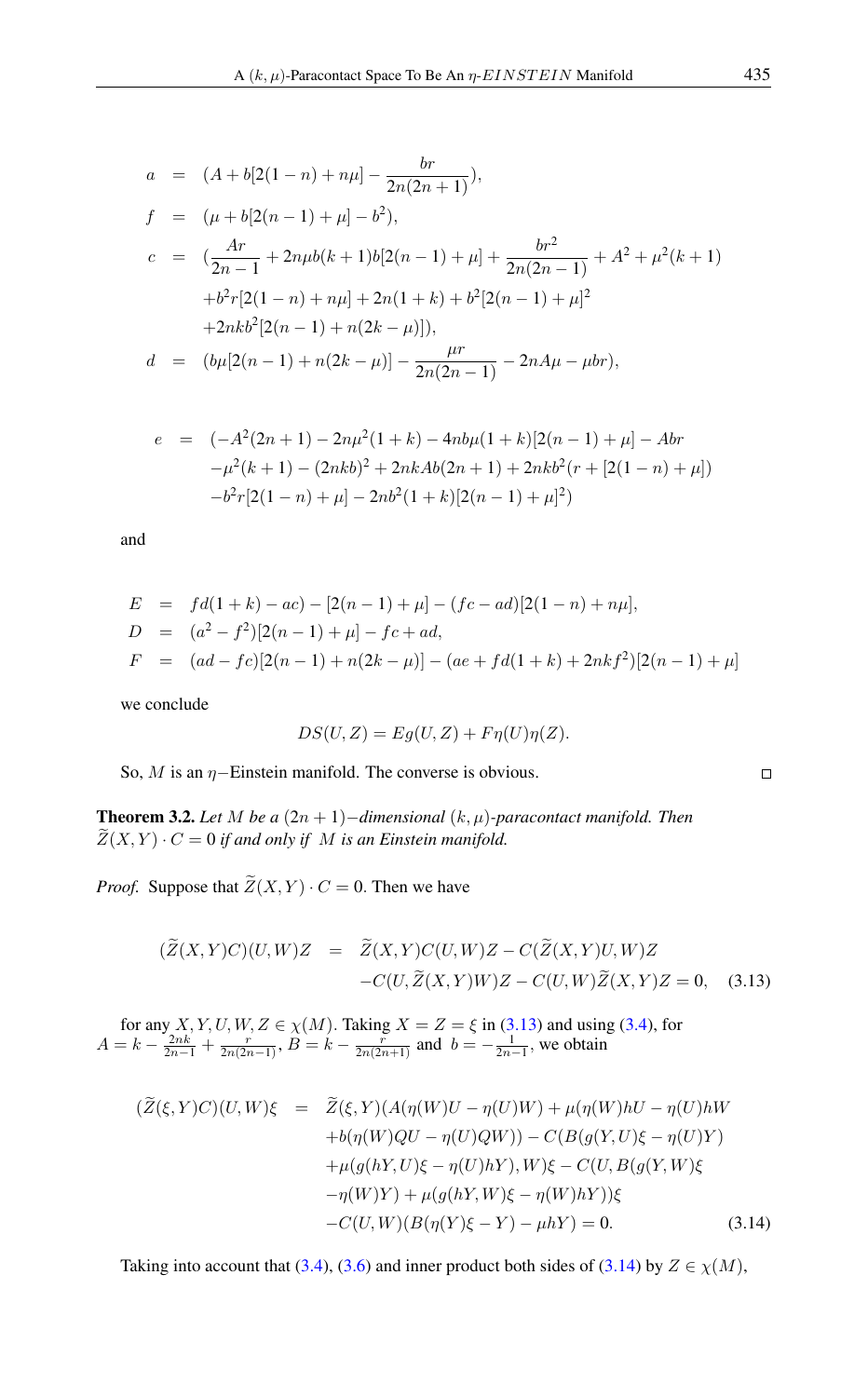we get

<span id="page-6-0"></span>
$$
Bg(C(U, W)Y, Z) + \mu g(C(U, W)hY, Z)
$$
  
+  $\mu B(\eta(W)\eta(Z)g(Y, hU) - \eta(U)\eta(Z)g(Y, hW)$   
+  $\mu^2(1 + k)(\eta(W)\eta(Z)g(Y, U) - \eta(U)\eta(Z)g(Y, W))$   
+  $Bb(\eta(W)\eta(Z)S(Y, U) - \eta(U)\eta(Z)S(Y, W))$   
+  $\mu b(\eta(W)\eta(Z)S(hY, U) - \eta(U)\eta(Z)S(hY, U))$   
+  $AB(g(Y, U)g(W, Z) - g(Y, W)g(U, Z))$   
+  $\mu B(g(Y, U)g(hW, Z) - g(Y, W)g(hU, Z)$   
+  $Bb(g(Y, U)S(W, Z) - g(Y, W)S(U, Z))$   
+  $A\mu(g(hY, U)g(W, Z) - g(hY, W)g(U, Z))$   
+  $2nkBb(\eta(U)\eta(Z)g(Y, W) - \eta(W)\eta(Z)g(Y, U))$   
+  $\mu^2(g(hY, U)g(hW, Z) - g(hY, W)g(hU, Z))$   
+  $b\mu(g(hY, U)S(W, Z) - g(hY, W)S(U, Z))$   
+  $2nkb\mu(\eta(U)\eta(Z)g(hY, W) - \eta(W)\eta(Z)g(hY, U)) = 0.$  (3.15)

In [\(3.15\)](#page-6-0), using [\(2.1\)](#page-1-1), [\(2.16\)](#page-2-0) and choosing  $U = Z = e_i$ ,  $\xi$  for orthonormal basis of  $\chi(M)$ ,  $1 \leq i \leq n$ , we arrive

<span id="page-6-1"></span>
$$
BS(W, Y) + \mu S(W, hY) - 2nkBg(W, Y) - 2nk\mu g(W, hY) = 0.
$$
 (3.16)

Replacing  $hY$  of Y in [\(3.16\)](#page-6-1) and making use of [\(2.8\)](#page-2-4), we obtain

$$
BS(W, hY) + \mu(1+k)S(W, Y) - 2nkBg(W, hY) - 2nk\mu(1+k)g(W, Y) = 0.
$$
 (3.17)

<span id="page-6-3"></span>From  $(3.16)$ ,  $(3.17)$  and using  $(2.11)$ , we have

<span id="page-6-2"></span>
$$
S(W,Y) = 2nkg(W,Y).
$$
\n(3.18)

Thus,  $M$  is an Einstein manifold. The converse is obvious. From  $(3.18)$ , we conclude that

$$
\mu = 2(k+1-\frac{1}{n}).
$$

**Theorem 3.3.** Let M be a  $(2n + 1)$ -dimensional  $(k, \mu)$ -paracontact manifold. Then M is a *conformal semi-symmetric if and only if* M *is an Einstein manifold.*

*Proof.* Suppose that  $R(X, Y) \cdot C = 0$ . This means that

<span id="page-6-4"></span>
$$
(R(X,Y)C)(U,W)Z = R(X,Y)C(U,W)Z - C(R(X,Y)U,W)Z
$$

$$
-C(U,R(X,Y)W)Z - C(U,W)R(X,Y)Z = 0, \quad (3.19)
$$

for any  $X, Y, U, W, Z \in \chi(M)$ . Setting  $X = Z = \xi$  in [\(3.19\)](#page-6-4) and making use of [\(3.1\)](#page-3-0), for  $A = k - \frac{2nk}{2n-1} + \frac{r}{2n(2n-1)}$  and  $b = -\frac{1}{2n-1}$ , we obtain

<span id="page-6-5"></span>
$$
(R(\xi, Y)C)(U, W)\xi = R(\xi, Y)(A(\eta(W)U - \eta(U)W) + \mu(\eta(W)hU - \eta(U)hW) + b(\eta(W)QU - \eta(U)QW)) - C(k(g(Y, U)\xi - \eta(U)Y) + \mu(g(hY, U)\xi - \eta(U)hY, W)\xi - C(U, k(g(Y, W)\xi -\eta(W)Y) + \mu(g(hY, W)\xi - \eta(W)hY))\xi - C(U, W)(k(\eta(Y)\xi - Y) - \mu hY) = 0.
$$
 (3.20)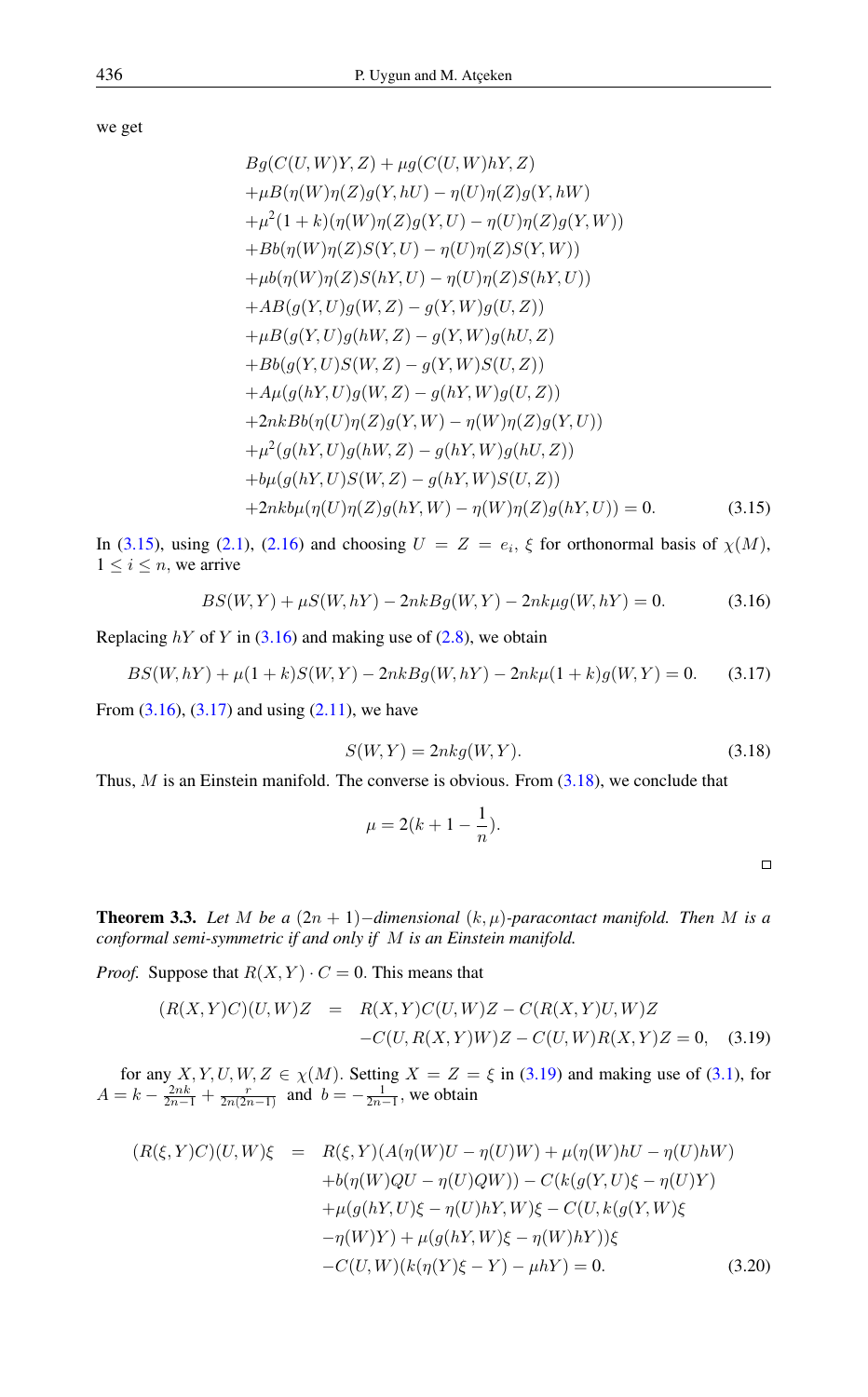Inner product both sides of [\(3.20\)](#page-6-5) by  $Z \in \chi(M)$  and using of [\(3.1\)](#page-3-0) and [\(3.4\)](#page-3-1), we arrive

<span id="page-7-9"></span>
$$
kg(C(U, W)Y, Z) + \mu g(C(U, W)hY, Z)
$$
  
+ $k\mu(\eta(W)\eta(Z)g(Y, hU) - \eta(U)\eta(Z)g(Y, hW))$   
+ $\mu^2(1 + k)(\eta(W)\eta(Z)g(Y, U) - \eta(U)\eta(Z)g(Y, W))$   
+ $bk(\eta(W)\eta(Z)S(Y, U) - \eta(U)\eta(Z)S(Y, W))$   
+ $b\mu(\eta(W)\eta(Z)S(hY, U) - \eta(U)\eta(Z)S(hY, W))$   
+ $Ak(g(Y, U)g(W, Z) - g(Y, W)g(U, Z))$   
+ $k\mu(g(Y, U)g(hW, Z) - g(Y, W)g(hU, Z))$   
+ $bk(g(Y, U)S(W, Z) - g(Y, W)S(U, Z))$   
+ $b\mu(g(hY, U)S(W, Z) - g(hY, W)S(U, Z))$   
+ $\mu^2(g(hY, U)g(hW, Z) - g(hY, W)g(hU, Z))$   
+ $A\mu(g(hY, U)g(W, Z) - g(hY, W)g(U, Z))$   
+ $2nkb\mu(\eta(U)\eta(Z)g(N, W) - \eta(W)\eta(Z)g(N, U))$   
+ $2nk^2b(\eta(U)\eta(Z)g(Y, W) - \eta(W)\eta(Z)g(Y, U)) = 0.$  (3.21)

Making use of [\(2.8\)](#page-2-4), [\(2.16\)](#page-2-0) and choosing  $U = Z = e_i, \xi, 1 \le i \le n$ , for orthonormal basis of  $\chi(M)$  in [\(3.21\)](#page-7-9), we have

<span id="page-7-10"></span>
$$
kS(W,Y) + \mu S(W,hY) - 2nk^2 g(Y,W) - 2nk\mu g(W,hY) = 0.
$$
 (3.22)

Replacing  $hY$  of Y in [\(3.22\)](#page-7-10) and taking into account [\(2.8\)](#page-2-4), we get

$$
kS(W, hY) + \mu(1+k)S(W, Y) - 2nk^2g(hY, W) - 2nk\mu g(W, Y) = 0.
$$
 (3.23)

From  $(3.22)$ ,  $(3.23)$  and by using  $(2.11)$ , we have

<span id="page-7-11"></span>
$$
S(Y, W) = 2nkg(Y, W).
$$

Thus, M is an Einstein manifold. The converse is obvious.

### 4 Acknowledgements

We would like to thank the referees who contributed to the publication process of the article, as well as the editor and editorial board who contributed to the editing of the article.

# <span id="page-7-0"></span>References

- <span id="page-7-7"></span>[1] K. Arslan, C. Murathan and C. Özgür, On contact manifolds satisfying certain curvature conditions, an. Univ. Bucuresti Math. (2000), 49(2), 17-26.
- <span id="page-7-5"></span>[2] M. Atçeken , On generalized Sasakian space forms satisfying certain conditions on the concircular curvature tensor, Bulletin of Mathematical Analysis and Applications, 6(1)2014, 1-8.
- <span id="page-7-2"></span>[3] M. Atçeken and P. Uygun, Characterizations for totally geodesic submanifolds of  $(k, \mu)$ -paracontact metric manifolds, Korcan J. Math. 28(2020), 555-571.
- <span id="page-7-8"></span>[4] G. Calvaruso, Homogeneous paracontact metric three-manifolds, Illinois J. Math., 55(2011), 697-718.
- <span id="page-7-3"></span>[5] B. Cappelletti-Montano, I. Küpeli Erken and C. Murathan, Nullity conditions in paracontact geometry, Differential Geom. Appl., 30(2012), 665-693.
- <span id="page-7-6"></span>[6] U.C. De, J.B. Jun and A.K. Gazi, Sasakian manifolds with quasi-conformal curvature tensor, Bull. Korean Math. Soc. 45(2008), No.2, pp. 313-319.
- <span id="page-7-1"></span>[7] S. Kaneyuki and F.L. Williams, Almost paracontact and parahodge structures on manifolds, Nagoya Math. J., 99(1985), 173-187.
- <span id="page-7-4"></span>[8] Z. I. Szabo, Classification and construction of complete hypersurfaces satisfying  $R(X, Y)R = 0$ , Acta. Sci. Math. (1984), 7, 321-348.

 $\Box$